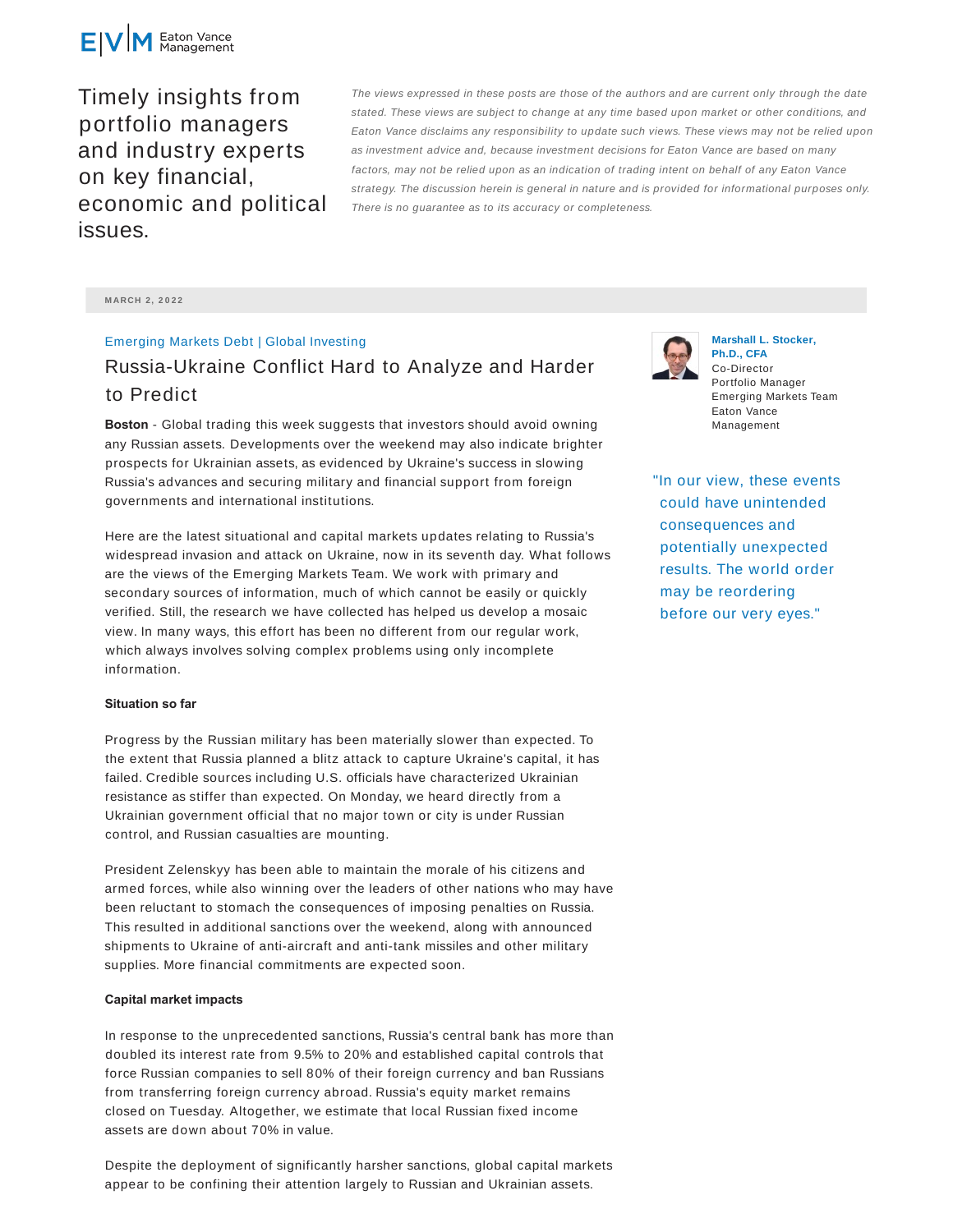Also affected are external assets like some central European banks and manufacturers who may have significant business with Russia. Spill over into other emerging and frontier markets has so far been limited. Asian equities were largely positive on Monday, although European equities were weaker, and Kazakhstan's local market was suspended. Through February 28, the U.S. broad equity market as measured by the S&P 500 Index was up since the invasion.

## **Possible scenarios from here**

Given the stiff resistance so far, we believe one scenario is that the conflict could become protracted, with Ukraine pursuing a guerrilla war. This might in turn become a proxy war between NATO and Russia. In that event, financial and military support for Ukraine may be sizable, and the scope of damage to Ukraine's infrastructure would be significant.

To counter the probability of a protracted guerrilla war, Russia could choose to escalate the conflict. Already we may be seeing Russia's tactics change toward a siege strategy, with more arbitrary artillery attacks and random firing of missiles into urban areas. We urge our readers to be prepared for a protracted conflict and immediate, potentially shocking escalation by Russia, as a 40-mile long convoy of Russian troops and equipment heads toward Kyiv.

Another scenario is that Russia's provocations could spread beyond the borders of Ukraine. So far Ukraine has been the principal target of Russia's cyberattacks. But we believe those attacks could extend to outspoken countries like Romania and Poland. Cybersecurity experts have told us that these weapons can be hard to control  $-$  think of worms that get into the wild and cause collateral damage. Investors may need to keep that risk in mind.

We continue to contemplate the potential for wider implications of what capital markets have so far priced as a regional skirmish. Those impacts could be further supply-side inflation through a commodity price channel, which would exacerbate global inflation. We must also consider how the deployment of never-before-seen financial sanctions could affect the world's capital markets beyond Russian and Ukrainian assets.

#### **No playbook for what comes next**

When thinking about what might come next, we have to revise our *priors*, or assumptions. Russia's leadership has disregarded norms - for example, Russian commercial flights have ignored several of the no-fly  $\ell$  the no-fly zones and several of the  $\alpha\alpha$